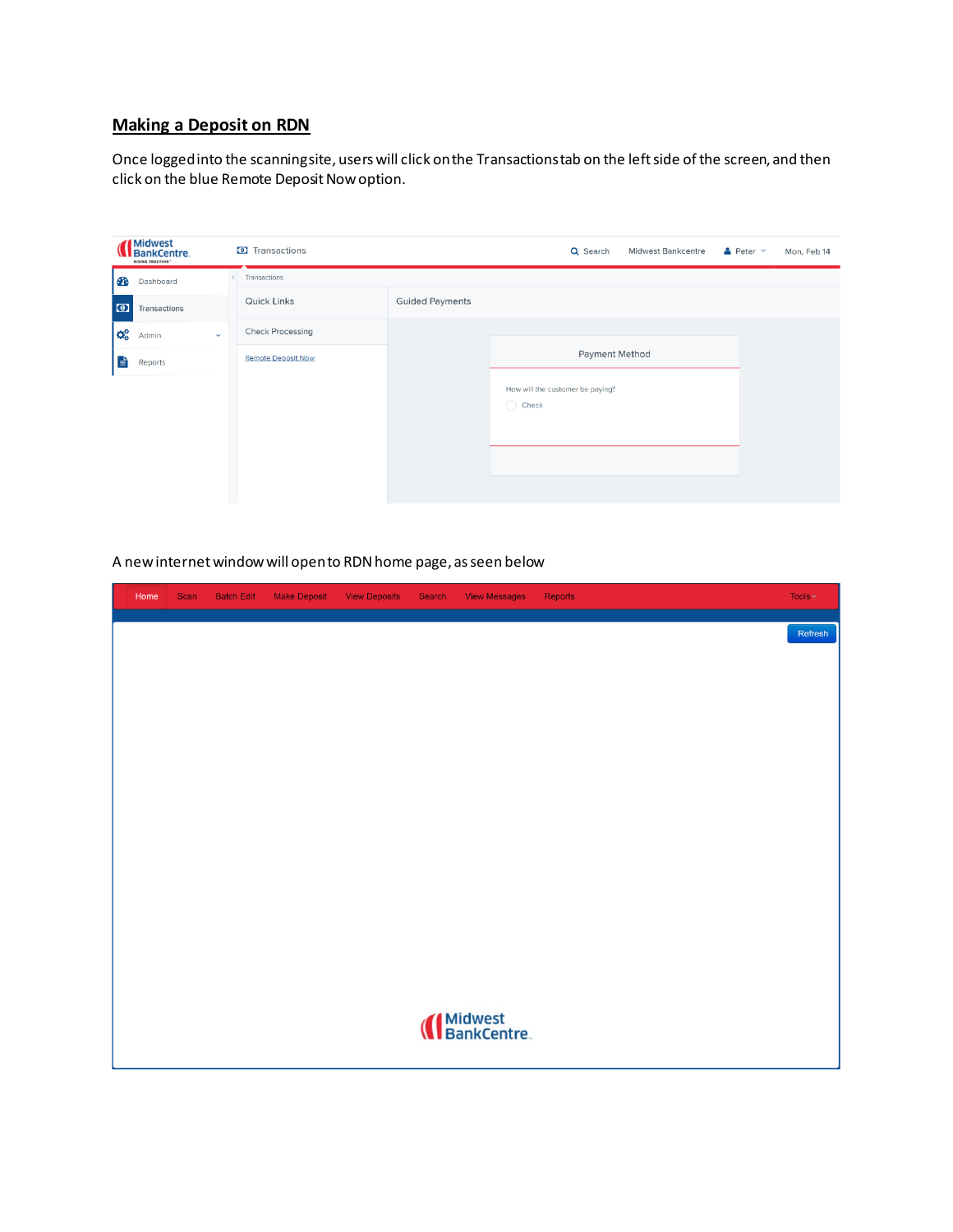To begin scanning, the user will click on the Scan tab on the top toolbar, and then click on the blue Start button in the bottom right of the screen. If this is the first time a user has used RDN, clicking Start will begin the prompts to install the RDN and scanner drivers.

| Home                                  | Scan | <b>Batch Edit</b>                            | <b>Make Deposit</b> | <b>View Deposits</b> | Search | <b>View Messages</b> | Reports |                               | Tools $\blacktriangleright$ |
|---------------------------------------|------|----------------------------------------------|---------------------|----------------------|--------|----------------------|---------|-------------------------------|-----------------------------|
| ProfitStars Scan Service Version: 1.7 |      |                                              |                     |                      |        |                      |         |                               |                             |
|                                       |      | Scanner: Panini VisionX Status: Disconnected |                     |                      |        |                      |         |                               |                             |
|                                       |      |                                              |                     |                      |        |                      |         |                               |                             |
|                                       |      |                                              |                     |                      |        |                      |         |                               |                             |
|                                       |      |                                              |                     |                      |        |                      |         |                               |                             |
|                                       |      |                                              |                     |                      |        |                      |         |                               |                             |
|                                       |      |                                              |                     |                      |        |                      |         |                               |                             |
|                                       |      |                                              |                     |                      |        |                      |         |                               |                             |
|                                       |      |                                              |                     |                      |        |                      |         |                               |                             |
|                                       |      |                                              |                     |                      |        |                      |         |                               |                             |
|                                       |      |                                              |                     |                      |        |                      |         |                               |                             |
|                                       |      |                                              |                     |                      |        |                      |         |                               |                             |
|                                       |      |                                              |                     |                      |        |                      |         |                               |                             |
|                                       |      |                                              |                     |                      |        |                      |         |                               |                             |
|                                       |      |                                              |                     |                      |        |                      |         |                               |                             |
|                                       |      |                                              |                     |                      |        |                      |         |                               |                             |
|                                       |      |                                              |                     |                      |        |                      |         |                               |                             |
|                                       |      |                                              |                     |                      |        |                      |         |                               |                             |
|                                       |      |                                              |                     |                      |        |                      |         |                               |                             |
|                                       |      |                                              |                     |                      |        |                      |         |                               |                             |
|                                       |      |                                              |                     |                      |        |                      |         |                               |                             |
|                                       |      |                                              |                     |                      |        |                      |         |                               |                             |
|                                       |      |                                              |                     |                      |        |                      |         | Cancel<br>Start $\rightarrow$ | $\sigma$ Close Batch        |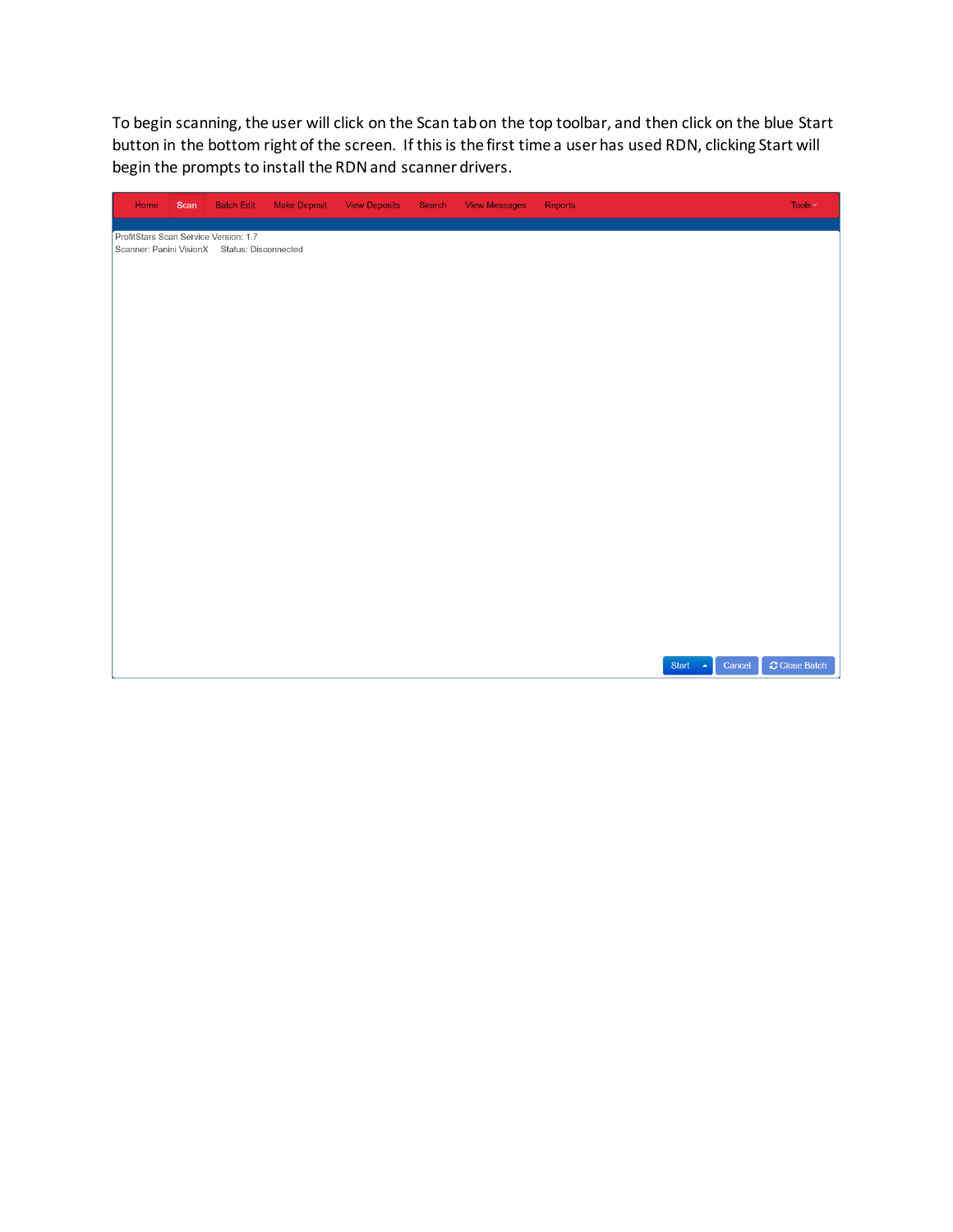If a user needs to turn off the ink endorsement setting, they will click on the up arrow to the right of the Start button and select Scanner Settings. This option is under Endorsement Options

| Home                                  | Scan | <b>Batch Edit</b>                            | <b>Make Deposit</b> | <b>View Deposits</b> | Search | <b>View Messages</b> | Reports |                                |        | Tools $\blacktriangleright$ |
|---------------------------------------|------|----------------------------------------------|---------------------|----------------------|--------|----------------------|---------|--------------------------------|--------|-----------------------------|
| ProfitStars Scan Service Version: 1.7 |      |                                              |                     |                      |        |                      |         |                                |        |                             |
|                                       |      | Scanner: Panini VisionX Status: Disconnected |                     |                      |        |                      |         |                                |        |                             |
|                                       |      |                                              |                     |                      |        |                      |         |                                |        |                             |
|                                       |      |                                              |                     |                      |        |                      |         |                                |        |                             |
|                                       |      |                                              |                     |                      |        |                      |         |                                |        |                             |
|                                       |      |                                              |                     |                      |        |                      |         |                                |        |                             |
|                                       |      |                                              |                     |                      |        |                      |         |                                |        |                             |
|                                       |      |                                              |                     |                      |        |                      |         |                                |        |                             |
|                                       |      |                                              |                     |                      |        |                      |         |                                |        |                             |
|                                       |      |                                              |                     |                      |        |                      |         |                                |        |                             |
|                                       |      |                                              |                     |                      |        |                      |         |                                |        |                             |
|                                       |      |                                              |                     |                      |        |                      |         |                                |        |                             |
|                                       |      |                                              |                     |                      |        |                      |         |                                |        |                             |
|                                       |      |                                              |                     |                      |        |                      |         |                                |        |                             |
|                                       |      |                                              |                     |                      |        |                      |         |                                |        |                             |
|                                       |      |                                              |                     |                      |        |                      |         |                                |        |                             |
|                                       |      |                                              |                     |                      |        |                      |         |                                |        |                             |
|                                       |      |                                              |                     |                      |        |                      |         | Open Batch<br>Change Scanner   |        |                             |
|                                       |      |                                              |                     |                      |        |                      |         | <b>Scanner Installers</b>      |        |                             |
|                                       |      |                                              |                     |                      |        |                      |         | <b>Scanner Settings</b>        |        |                             |
|                                       |      |                                              |                     |                      |        |                      |         | Start $\overline{\phantom{a}}$ | Cancel | $\mathcal C$ Close Batch    |

After clicking the Start button, a pop-up window will open where the user will enter the batch total. Once they click the OK button the checks will start scanning, so they should have the checks in the feeder tray before clicking OK

| <b>New Batch</b>           |                     |  |
|----------------------------|---------------------|--|
| Expected Batch Total: 0.01 |                     |  |
|                            | $\vee$ OK<br>Cancel |  |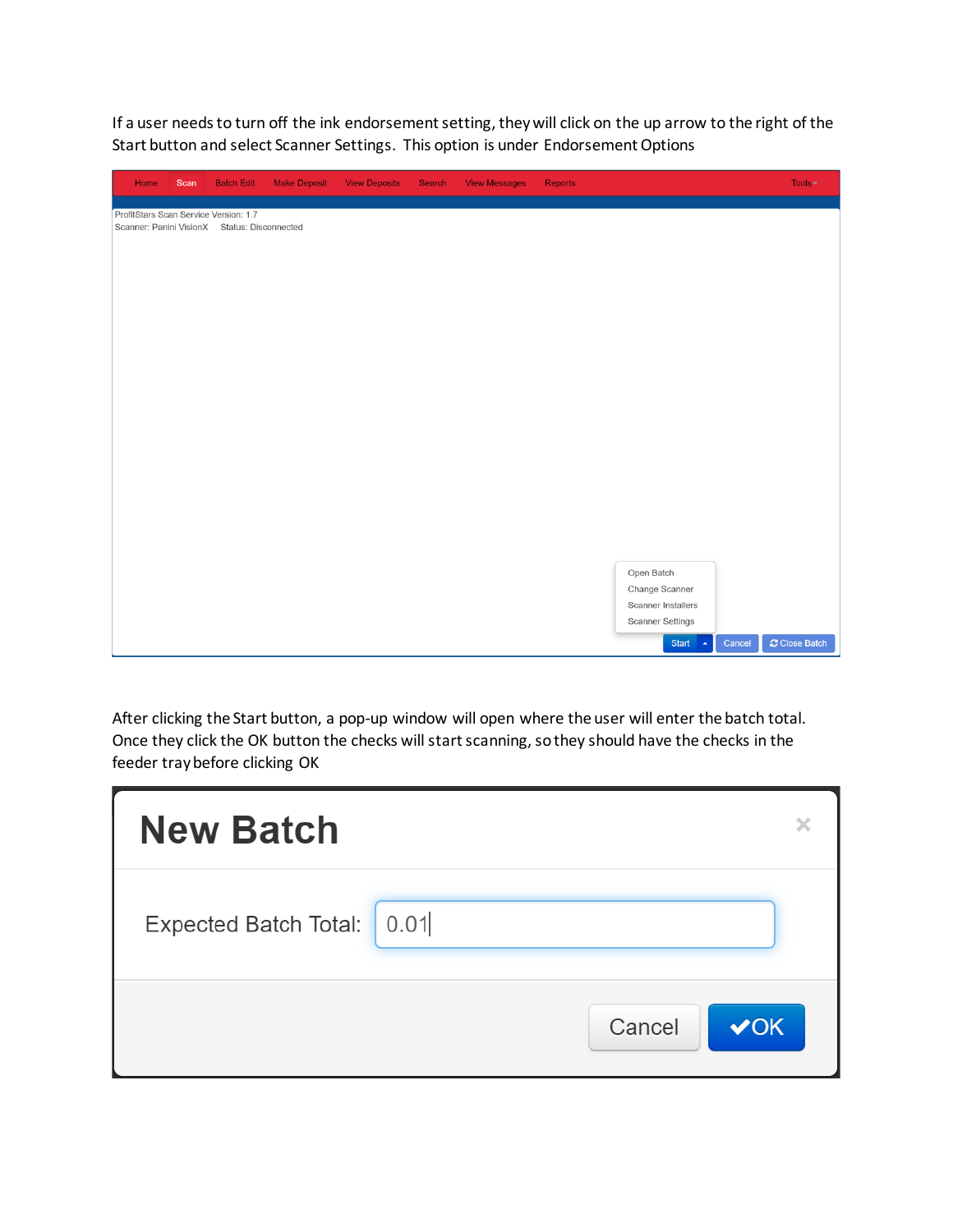Once the checks have been scanned, they will be displayed in a list on the screen. The user is able to see a front/back image of each item if they click on the blue Check Image links. Once scanning is complete the user will click the blue Close Batch button in the bottom right of the screen

| Home                                                                                                                               | Scan | <b>Batch Edit</b> | <b>Make Deposit</b>             | <b>View Deposits</b> | Search | <b>View Messages</b> | <b>Reports</b> |  |                    | Tools $\blacktriangledown$ |  |
|------------------------------------------------------------------------------------------------------------------------------------|------|-------------------|---------------------------------|----------------------|--------|----------------------|----------------|--|--------------------|----------------------------|--|
| ProfitStars Scan Service Version: 1.7<br>Scanner: Panini VisionX Status: Initialized<br>02/11/2022 11:49 AM Batch Number 5 - pivie |      |                   |                                 |                      |        |                      |                |  |                    |                            |  |
| <b>Sequence</b>                                                                                                                    |      |                   | <b>Codeline</b>                 |                      |        |                      |                |  | Item               |                            |  |
|                                                                                                                                    |      |                   | $:5500 - 0090:$                 |                      |        |                      |                |  | <b>Check Image</b> |                            |  |
|                                                                                                                                    |      |                   | $:5500 - 0020:$                 |                      |        |                      |                |  | <b>Check Image</b> |                            |  |
| 3                                                                                                                                  |      |                   | <001585< :081906013: 7002-1112< |                      |        |                      |                |  | <b>Check Image</b> |                            |  |
|                                                                                                                                    |      |                   |                                 |                      |        |                      |                |  |                    |                            |  |

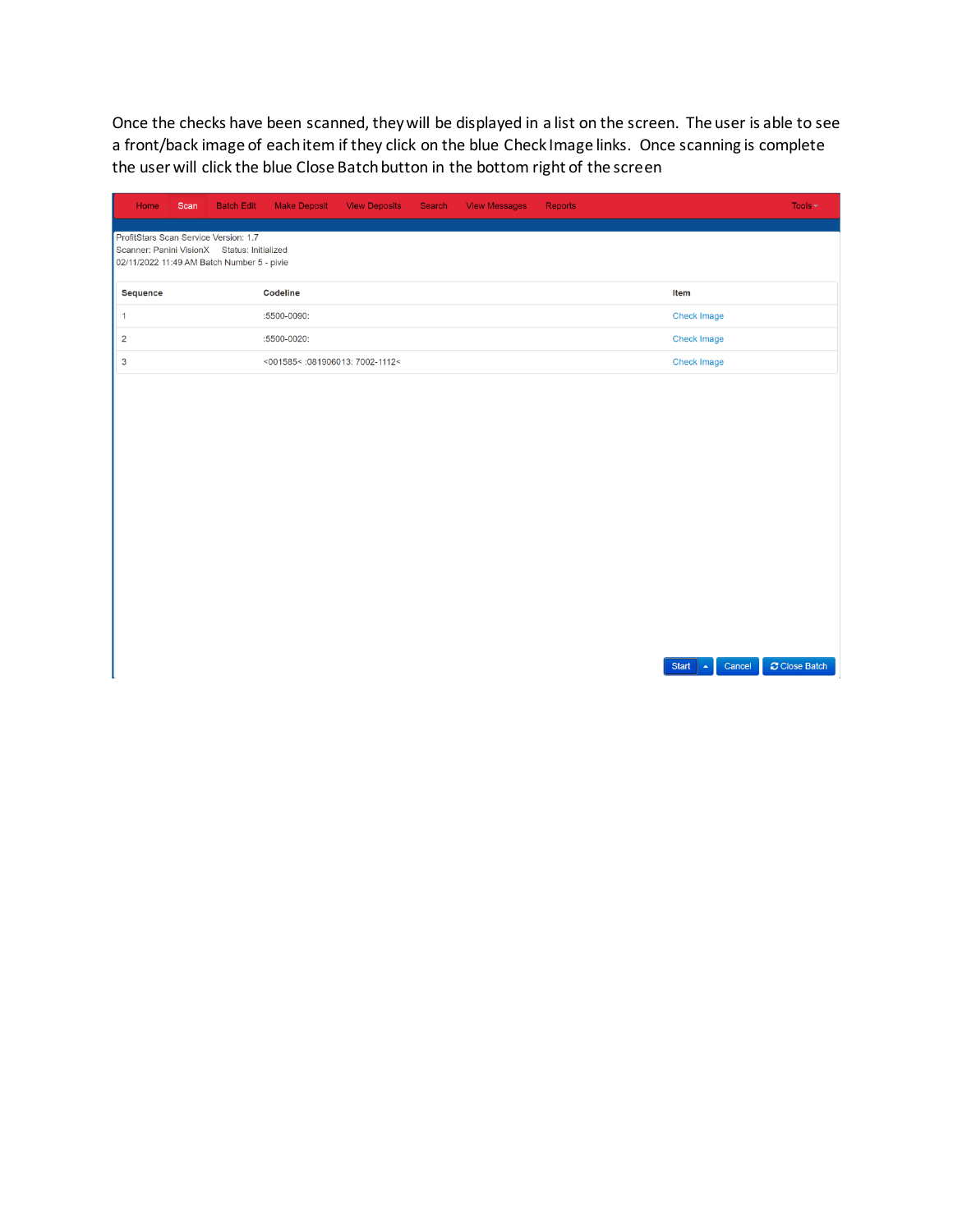The user will now want to click on the Batch Edit tab on the top toolbar. Any items needing attention will be highlighted in red on the right side of the screen. The item highlighted in blue is what is being currently displayed. Checks highlighted in grey either need no attention or have already been worked.

The user may be asked to update/enter information in the Aux on Us (Check #), Routing, On Us (Account number) or Amount fields. Once the information has been updated/entered the user will click the blue Save button at the bottom of the screen. The Delete option is also at the bottom if the user needs to remove an item.

| <b>Batch Edit</b><br>Home<br>Scan                                                                                                                | <b>Make Deposit</b>              | <b>View Deposits</b><br>Search               | <b>View Messages</b>                                                     | Reports        |                                 |             | Tools $\blacktriangledown$ |
|--------------------------------------------------------------------------------------------------------------------------------------------------|----------------------------------|----------------------------------------------|--------------------------------------------------------------------------|----------------|---------------------------------|-------------|----------------------------|
| 02/11/2022 11:49 AM Batch Number 5 - pivie<br>Expected Total: 0.01 Actual Total: 500.00                                                          |                                  |                                              | $\checkmark$                                                             |                |                                 |             | $\equiv$                   |
| Front<br><b>Back</b>                                                                                                                             |                                  |                                              |                                                                          | Seq            | Codeline                        |             | Amount                     |
| DEBIT<br><b>GENERAL LEDGER</b>                                                                                                                   |                                  |                                              |                                                                          | -1             | :5500-0090:                     | $\mathbf G$ | 0.00                       |
| <b>GLIP 34</b>                                                                                                                                   | <b>ACCOUNT TITLE</b>             | <b>DR</b><br><b>RC</b>                       | <b>ACCOUNT NUMBER</b>                                                    | $\overline{2}$ | :5500-0020:                     | $\mathbb Z$ | 0.00                       |
| DESCRIPTION:                                                                                                                                     | DATE                             |                                              | <b>AMOUNT</b>                                                            | $\mathbf{3}$   | /001585/ :081906013: 7002-1112/ |             | 500.00                     |
| PREPARED BY<br><b>APPROVED BY</b><br>$\mathbf{H}^{\bullet}$<br>н<br>W.<br>Aux On Us<br>EPC<br>Routing<br><b>Customer No</b><br><b>Invoice No</b> | EXT #<br>:5500-0090:<br>T.<br>n. | \$<br>H.<br>On Us<br><b>Delete</b><br>Cancel | 13,18<br>0.00<br>Amount<br>$\mathbf C$ Save<br>Print<br>$\blacktriangle$ |                |                                 |             |                            |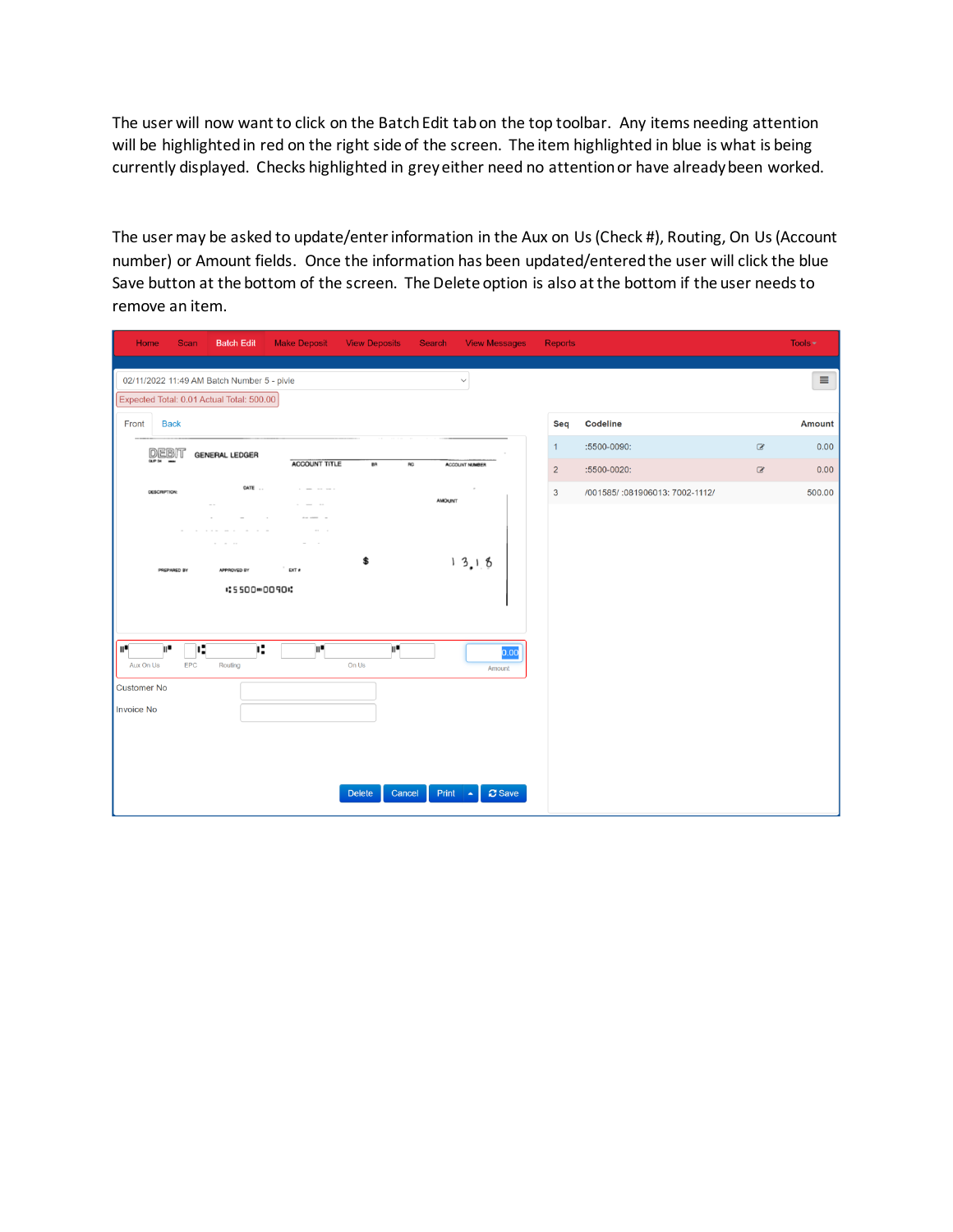Once all items needing attention have been updated, a green box will appear in the top center of the screen

| <b>Scan</b><br><b>Batch Edit</b><br>Home                                                                                                                               | <b>Make Deposit</b><br><b>View Deposits</b>                                       | <b>View Messages</b><br>Search                     | <b>Reports</b>          |                                 | Tools -       |
|------------------------------------------------------------------------------------------------------------------------------------------------------------------------|-----------------------------------------------------------------------------------|----------------------------------------------------|-------------------------|---------------------------------|---------------|
| 02/11/2022 11:49 AM Batch Number 5 - pivie<br>Expected Total: 0.01 Actual Total: 960.26   All items needing editing have been completed                                |                                                                                   | $\checkmark$                                       |                         |                                 | $\equiv$      |
| <b>Back</b><br>Front                                                                                                                                                   |                                                                                   |                                                    | Seq                     | Codeline                        | <b>Amount</b> |
| DEBIT<br><b>GENERAL LEDGER</b>                                                                                                                                         |                                                                                   |                                                    | $\mathbf{1}$            | /1235/:081000676: 123456789/    | 13.18         |
| <b>GLIP S</b>                                                                                                                                                          | <b>ACCOUNT TITLE</b><br><b>BR</b>                                                 | RC<br><b>ACCOUNT NUMBER</b>                        | $\overline{\mathbf{c}}$ | /1267/ :081000676: 123456789/   | 447.08        |
| DATE<br><b>DESCRIPTION:</b>                                                                                                                                            |                                                                                   | <b>AMOUNT</b>                                      | $\mathbf{3}$            | /001585/ :081906013: 7002-1112/ | 500.00        |
| <b>PREPARED BY</b><br><b>APPROVED BY</b><br>::5500-0090:<br>1.081000676 1.<br>$II$ 1235<br>Ш<br>EPC<br>Aux On Us<br>Routing<br><b>Customer No</b><br><b>Invoice No</b> | \$<br>EXT #<br>II <sup></sup> 123456789<br>H.<br>On Us<br><b>Delete</b><br>Cancel | 13,18<br>13.18<br>Amount<br><b>C</b> Save<br>Print |                         |                                 |               |